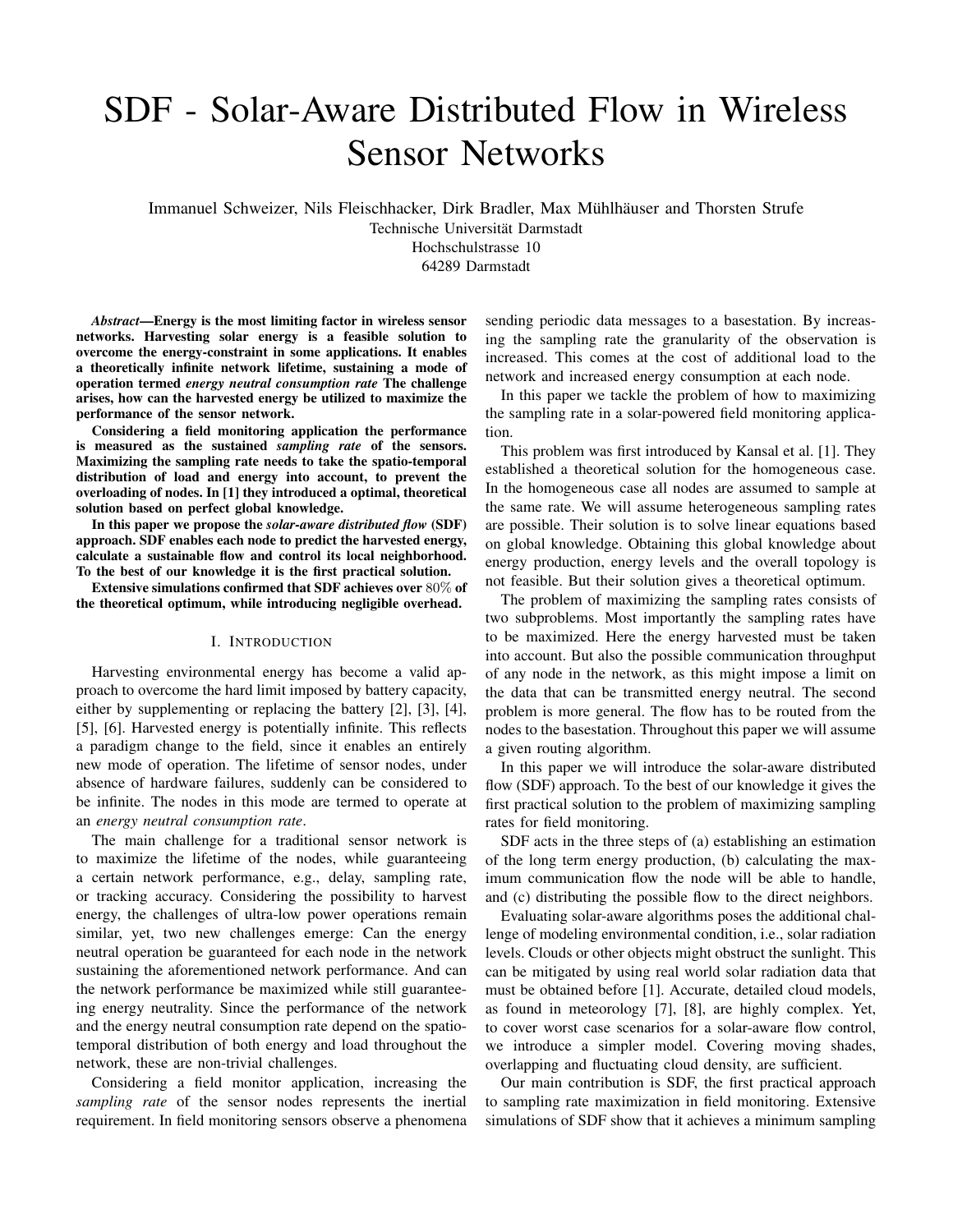rate of 80% of the theoretical optimum.

The paper is organized as follows. Section II outlines the related work. Section III will introduce the basic models and assumptions. SDF will be introduced in Section IV. In Section V some basic properties of SDF are discussed. The results of the evaluation will be presented in Section VI. Finally Section VII will conclude the paper and give a short outlook.

## II. RELATED WORK

The feasibility of energy harvesting wireless sensor networks has been studied extensively in the recent past. Roundy et al. [9] review a great variety of potential power sources for wireless sensor networks. While they review the classical power storage in batteries and even micro fuel cells or micro heat engines they also research the potential of different energy harvesting techniques. These techniques include photovoltaics (i.e. solar panels), temperature gradients, human power, wind/air flow and vibrations. They showed that solar panels offer the highest power density. If the sensor network is deployed such that solar panels can be used this makes them the best choice for reliably powering sensor nodes.



Figure 1. A solar harvesting sensor node (Heliomote [2])

Another advantage of solar energy is that it is uncontrolled but predictable [1]. Predicting the availability of harvested energy is the basis of any harvesting sensor network. The prediction is used to adapt the duty cycle during times with no or insufficient energy [10] or to assign task to nodes with more energy [11].

Several working prototypes of wireless sensor nodes using solar power have been developed, showing that solar powered wireless sensor networks are indeed feasible. Raghunathan et al. [2] present the *Heliomote* (cmp. Fig. 1) – a Mica2 [12] mote enhanced with a circuit board equipped with a solar panel and NiMH batteries for solar energy harvesting. They show that in principle their device is capable of near perpetual operation.

Jiang et al. [3] design and implement *Prometheus* – a wireless sensor node based on the Telos-mote [13] with a solar panel, super-capacitors and Li-ion batteries. They present and discuss results from a ten day period.

Minmi et al. [4] present *Solar Biscuit*, a wireless sensor node without a battery, solely relying on a solar panel and a super-capacitor, for environmental monitoring.

Sikka et al. [5] present *Fleck1* a solar powered wireless sensor node using a solar panel and NiMH batteries. Their main contribution is the incorporation of a DC-DC converter enabling deeper battery discharge cycles between periods where solar power is available. In [14] they present results of a network operating 24x7 for over two years.

Alippi et al. [6] develop and present a wireless sensor network framework based on solar powered sensor nodes. The wireless sensor network is deployed in Moreton Bay, Brisbane, Australia to deliver temperature and luminosity data of the marine ecosystem. They present and discuss results from a four day period.

To make the operation of environmentally powered wireless sensor networks more efficient, several solar-aware protocols have been developed. Some focus on solar powered wireless sensor networks while others use a more general approach.

Lin et al. [15] developed *E-WME* (Energy-opportunistic Weighted Minimum Energy) an energy-aware routing algorithm for wireless sensor networks. It works with any environmental energy sources and they show that their routing scheme is asymptotically optimal. Other solar-aware routing approaches based on directed diffusion [16] can be found in [17], [18], [19].

Voigt et al. [20] present a solar-aware clustering protocols that is based on a centralized and distributed variant of LEACH [21]. Their simulation results suggest a significant increases in lifetime from the solar-aware protocols compared with their not solar-aware counterparts. All of the approaches only try to handle a given load better. None is really looking at how the network load can be increased by utilizing the harvested power.

Some related work exists on the topic of assigning sampling rates in wireless sensor networks. Shu et al. [22] try to optimize the network sampling rates in terms of a scheduling problem. They try to maximize network throughput without taking energy consumption into consideration.

Bandyopadhyay et al. [23] analyze what tradeoffs in sensor density, energy usage, throughput and delay have to be made to achieve certain temporal and spatial sampling rates. But those sampling rates are always fixed and predefined.

The problem of maximizing sampling rates in solar harvesting sensor networks is first discussed by Kansal et al. in [1]. They describe a field monitoring application with the goal to maximize homogeneous sampling rates while remaining energy neutral. There approach is to model the flow in the network by using linear equations. Solving the linear equations yields one sampling rate and a corresponding flow that can be sustained by all nodes using no more than the energy neutral consumption rate. To calculate the solution global knowledge is needed over all nodes, flows and energy in the network. This is not feasible for a real-world sensor network.

What is missing is a distributed approach to maximizing sampling rates. If we take harvested energy into account we are no longer dealing with predefined sampling rates. It no longer suffices to optimize the nodes to sample at a given rate and deliver a given flow. We need to predict the available energy to utilize it as much as possible. And while they state the problem in [1] they fail to give a real-world solution. To the best of our knowledge there is no practical solution to the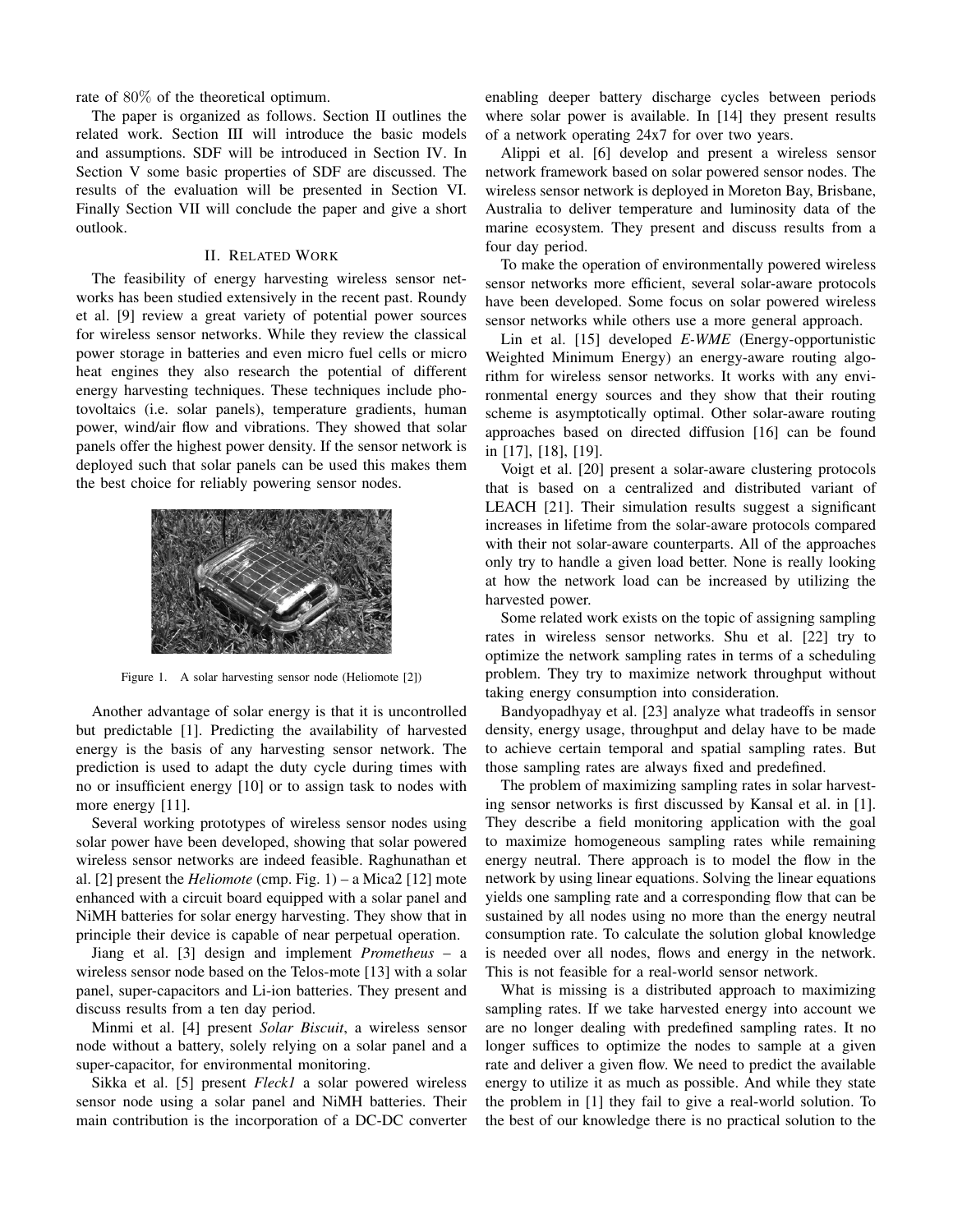

Figure 2. Examples of valid and invalid routing graphs derived from the same network graph

problem yet.

### III. PRELIMINARIES

The following section defines preliminaries and the models used for SDF and throughout this paper.

SDF will abstract from any given routing algorithm. The corresponding routing graphs needs to adhere to some basic properties we are going to outline here.

We introduce an energy model for nodes supplemented with a solar panel. Battery, solar panel and energy drains are defined here. A model for the solar radiation depending on time of year, time of day and geographical latitude is established. It gives a basic solar radiation level. To account for variations in the spatio-temporal distribution of the solar radiation we define a cloud obstruction model.

## *A. Routing Graph*

SDF is targeted at field monitoring. We will assume a *single base station* b to serve as data sink. The network can be abstractly modeled using a directed graph  $G = (N, E)$  with N being a set of vertices representing the network nodes and E being a set of edges with  $(v_1, v_2) \in E$  if and only if  $v_1$  can send directly to  $v_2$ .

We designate as *routing graph of node x* or  $RG(x) =$  $(N, R)$  the subgraph of the network graph  $G = (N, E)$  for which

$$
R = \{r | r \in E \land \exists v (v \in N \land r \in path (v, x))\}.
$$

Thus  $RG(b)$  is the graph consisting of all paths that are used to route a packet from any node to the base station. The layout and the properties of  $RG(b)$  depend heavily on the used routing algorithm. Therefore we need to discuss the following two assumptions made about  $RG(s)$ .

Simplicity and Connectivity: It is assumed that from any node n in  $RG(b)$ , there exists exactly one active path to b. The resulting  $RG(b)$  is a directed tree. For any node n we can define  $s$  as the direct successor and  $P$  as the set of predecessors in the routing graph.

Figure  $2(a)$  shows an example network graph G. While 2(b) shows a routing graph that is valid, 2(c) shows a routing graph that would be invalid under this assumption. For node  $n$ in figure 2(b) there is only one active path from  $n$  to  $b$ , while in figure 2(c) there are two. Different routing algorithms have been proposed that fulfill this requirement and we refer to the respective publications [24].

### Stability:

The nodes are assumed to be stationary. The topology might still change due to weak mobility, e.g., failure of nodes or changes of connectivity. SDF is able to compensate this by periodic update propagation.



Figure 3. Worst cases due to weak mobility

In worst case a internal node becomes a leaf node or vice versa (cmp. Fig. 3). We will see how SDF deals with those cases during the discussion later.

### *B. Energy Model*

The energy model reflects three basic parts. A battery for energy storage, a solar panel to harvest energy and recharge the battery and a set of energy drains, modeling the energy consumption of the node's hardware such as CPU, radio and sensors.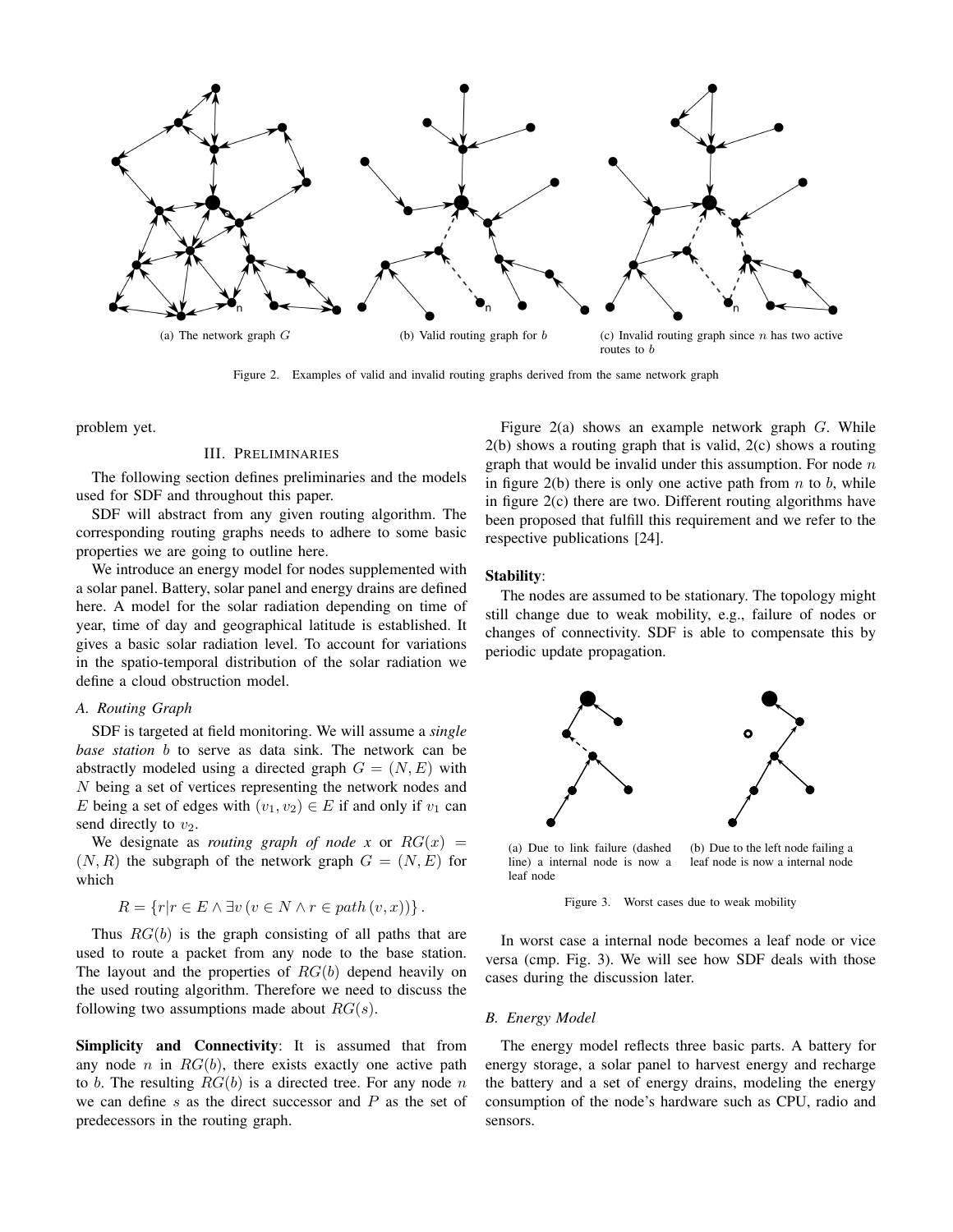A new energy level for time  $t_{i+1}$  can be calculated as

$$
E(t_{i+1}) = \min(C_{max}, E(t_i) + H(t_i, t_{i+1}) - D(t_i, t_{i+1}))
$$

where  $E(t)$  is the Energy stored at time t,  $H(t_i, t_{i+1})$  is the energy harvested by the solar panel,  $D(t_i, t_{i+1})$  is the amount of energy consumed by the energy drain  $D$  and  $C_{max}$  is the maximum battery capacity. The *energy neutral consumption rate*  $p_n$  is reached if  $H(t_i, t_{i+1}) = D(t_i, t_{i+1})$ .

**Battery:** The battery is assumed to be an ideal storage for electric energy. The battery has a fixed capacity  $C_{max}$ up to which it can be charged. For the sake of simplicity we assume that it does not have internal leakage currents and does not age or develop a memory effect due to recharging. We assume it to be completely insensitive to all environmental conditions.  $C_{max}$  has to be high enough to sustain the node for at least one day on full load. With sensor platforms allowing nodes a lifetime of several months on a single battery this assumption is easily valid.

Solar panel: The solar panel offers two basic functionalities. It is possible to determine the current power output and the energy accumulated over a specified time interval. The energy harvested between  $t_i$  and  $t_{i+1}$  can be calculated as  $H(t_i, t_{i+1}) = r(t_i, t_{i+1}) \cdot A \cdot e$  where A is the panel area, e is a fixed efficiency constant and  $r$  is the solar radiation inbound to the node's location. Again for the sake of simplicity we assume a fixed efficiency. While it might change over time due to, e.g., the panel's orientation towards the sun, this does not effect the prediction of the inbound solar energy. The model for solar radiation will be introduced later.

Energy Drains: Energy drains model how much energy different hardware parts have consumed between  $t_i$  and  $t_{i+1}$ . We use a discrete event model for the different energy drains. Each event, e.g, the change of the CPU's duty cycle, triggers a recalculation of the remaining energy.

The CPU's energy consumption is modeled by active drain  $a$ , idle drain  $i$  and a duty cycle rate  $r$ . It is calculated as

$$
D_c(t_i, t_{i+1}) = (t_{i+1} - t_i) \cdot (r \cdot a + (1 - r) \cdot i) .
$$

The radio's energy consumption is modeled by the radio's state s and fixed drain  $d(s)$  for each state. The states are *receive*, *transmit*, *on* and *sleep*. If  $s_c$  is the radio's current state, the drain is calculated as

$$
D_r(t_i, t_{i+1}) = (t_{i+1} - t_i) \cdot d(s_c).
$$

The sensor's energy consumption is modeled similarly. A sensor has an active state a and an idle state i. If  $s_c$  is the current state of the sensor, the drain is calculated as

$$
D_s(t_i, t_{i+1}) = (t_{i+1} - t_i) \cdot d(s_c).
$$

The total energy drain is

$$
D(t_i, t_{i+1}) = D_c(t_i, t_{i+1}) + D_r(t_i, t_{i+1}) + D_s(t_i, t_{i+1}).
$$

The next step is to model the environmental conditions that influence the solar radiation and therefore the harvested power at each node.

## *C. Solar Radiation Model*

The solar radiation model is based on Brock [25], altered to yield a higher granularity.

The solar radiation R for a given point P and time t is calculated as

$$
R(P,t) = max\left(0, \frac{s}{v(t)^2} \cdot cos(\alpha(P,t))\right)
$$

Here *s* is the *solar constant* ( $s = 1353Wm^{-2}$  [25]), *v* is the *radius vector* and  $\alpha$  *is the zenith angle.* 

The radius vector is used to correct the ellipticity of the earth's orbit. The zenith angle is the angle between the zenith and the position of the sun. It is calculated using the *declination*  $d(t)$  and *minute angle*  $\beta(t)$ . The declination is the angular difference between the equator and the position of the sun at solar noon. The declination can be calculated approximately using the obliquity of the ecliptic as specified by the *international earth rotation & reference systems service* [26].

The minute angle is the angle between the sun and the south point for a certain minute of the day. As the earth moves  $\frac{\pi}{720}$  per minute, the minute angle can be calculated as  $\beta =$  $(m - 720) \cdot \frac{\pi}{720}$ , where m is the minute of the day i.e. the number of minutes that have passed since midnight.

#### *D. Cloud Obstruction Model*

Solar-aware algorithms have to adapt to variations in the spatio-temporal distribution of solar energy in outdoor environments. This is mainly due to static objects, i.e., buildings or trees, or moving objects, i.e. clouds, covering sensor nodes.

The prediction of solar energy should be able to adapt to changing energy levels due to obstruction. This is easy for static objects since they obstruct roughly the same amount of solar energy every day. Moving objects like clouds are much harder to predict. In this respect clouds are a worst case for solar energy prediction. They are moving, overlapping, and the cloud density changes over time.

In [1] they model the spatio-temporal distribution of solar radiation by using real world data that is captured a priori. This introduces the overhead of capturing such images and might only cover the solar profile of a specific region. Detailed cloud models as used in meteorology [7], [8] are far too detailed and complex.

We will introduce a simple cloud model to cover the worst cases for SDF. We will assume a given mean cloud density. A variance is introduced that accounts for possible changes in cloudiness. The mean and variance are input parameters of the model. The probability of a given cloudiness decreases when moving away from the mean. This is intuitively covered by assuming a normal distribution for the cloud density with a fixed mean  $\mu$  and variance  $\sigma$ , where  $\mu \geq 0$ . Thus the probability density is given by:

$$
\phi(x) = \frac{1}{\sqrt{2 \cdot \pi}} \cdot e^{-\frac{1}{2} \left(\frac{x-\mu}{\sigma}\right)^2}
$$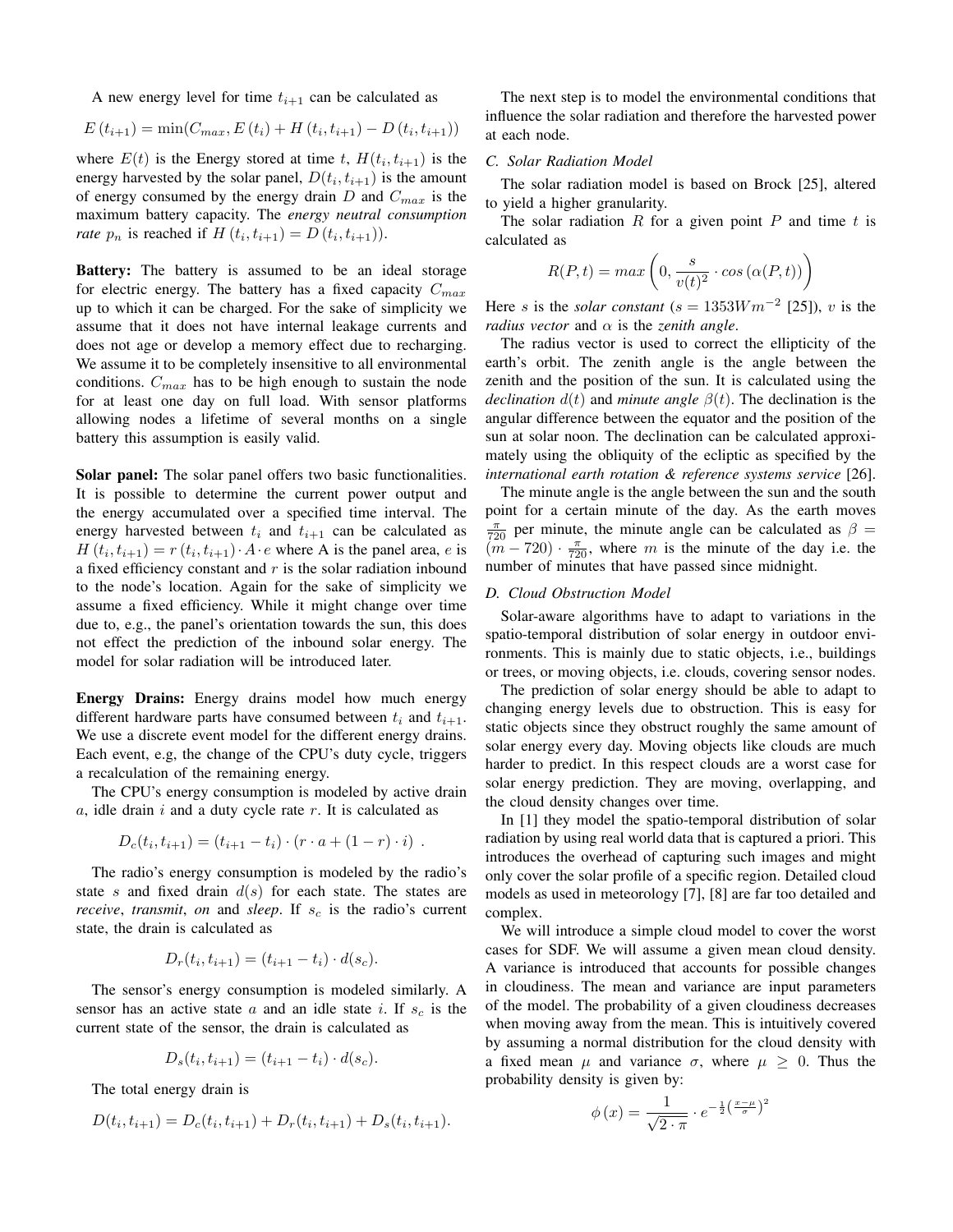The model works in discrete time steps and a new density is calculated dependent on the normal distribution. Clouds are either removed or added until the new density is reached. The clouds themselves are modeled as randomly placed ellipses with the properties of transparency, speed, and direction. Since some clouds obstruct more radiation and clouds might overlap we need the notion of transparency  $t$ . The minimal and maximal transparency  $t_{min}$ ,  $t_{max} \in [0, 1]$  can be set as input parameter.

The total solar radiation after obstruction  $S$  at point  $P$  and time  $t$  can thus be calculated as

$$
S(P,t) = R(P,t) \cdot \prod_{\substack{C \in clouds \\ P \in C}} t(C).
$$

This model offers a simple way to evaluate a solar-aware algorithm under worst case conditions.

### IV. SOLAR-AWARE DISTRIBUTED FLOW

Solar-aware distributed flow (SDF) wants to maximize the sampling rates achieved by each node while allowing energy neutral operation. The basic idea is that energy is mainly consumed due to either generating flow or relaying flow. Since each node has to forward the messages of all predecessors  $P$  in the routing graph it will issue control messages to the direct predecessors granting them *allowed flow*. So from a node's perspective SDF consist of three main steps that are repeated.

- Predict the *consumption rate* c
- Calculate the own *sampling rate* and the *allowed flow* of the predecessors P
- Send control messages to all direct predecessors in  $P$  and set the own sampling rate

|  |  | Algorithm 1 SOLAR-AWARE DISTRIBUTED FLOW |  |  |  |  |  |  |
|--|--|------------------------------------------|--|--|--|--|--|--|
|--|--|------------------------------------------|--|--|--|--|--|--|

| <b>Input:</b> Allowed flow $f_a$ from successor                 |
|-----------------------------------------------------------------|
| <b>Output:</b> Sampling rate x and allowed flow $f_a$ to direct |
| predecessors                                                    |
| $c \leftarrow \text{CONSUMABLE-POWER}$                          |
| $x \leftarrow$ CALCULATE-FLOW                                   |
| $D \leftarrow$ GET-DIRECT-PREDECESSOR-SET $(P)$                 |
| for all $p \in D$ do                                            |
| $P_p \leftarrow$ GET-FORWARDED $(P, p)$                         |
| SEND-FLOW-UPDATE-MESSAGE( $pred, x \cdot SIZE(P_n)$ )           |
| end for                                                         |
| SET-SAMPLING-RATE $(max(x_{min}, x \cdot s))$                   |
|                                                                 |

Algorithm 1 gives a sketch of one round of SDF. This will be repeated periodically on each node to yield a maximized sampling rate utilizing as much harvested energy as possible.

#### *A. Consumable power*

The first step is to predict the harvested energy. Since solar energy is classified as uncontrolled but predictable [1] this is indeed possible and different methods have already been proposed [1], [11], [10]. They are usually implemented to duty cycle nodes to use less or no energy if less or no energy is harvested. We want to minimize the fluctuation of the sampling rate, e.g., over night. Therefore we need a simple conservative method that approximates the *energy neutral consumption rate* over a longer time span. Generally speaking the energy neutral consumption rate  $p_n$  between  $t_i$  and  $t_{i+1}$  is defined such that the battery level  $E(t_i) = E(t_{i+1})$ . If the function  $H(t)$  models the harvested power over time we can also state that

$$
p_n = \frac{\int_{t_i}^{t_{i+1}} H(t) dt}{t_{i+1} - t_i}.
$$

We will define the predicted consumption rate  $c$  and it should be bound by  $c \leq p_n$ .

We do not know  $H(t)$  for the future. But we can approximately sample the energy neutral consumption rate for the past. Recall that in our model the solar panel can return the energy accumulated over a specified time interval. This might not be feasible with all implementations. In this case one can reside to measuring battery levels. This is less accurate but might be suffice if the difference between  $t_i$  and  $t_{i+1}$  is large enough.

We take several such samples at fixed time intervals. We then use their distribution to calculate  $c$ . We assume the samples S follow a normal distribution  $\mathcal{N}(\mu, \sigma^2)$ , where

$$
\mu = \frac{\sum_{s \in S} s}{|S|} \quad \text{and} \quad \sigma^2 = \frac{\sum_{s \in S} (s - \mu)^2}{|S|}.
$$

We will then take a quantile of this distribution. The  $x\%$ quantile is defined such that at most  $x\%$  of the assumed distribution may lie below that value. For our approach we will take the 10% quantile as a very conservative approximation of c. If we assume a fixed energy neutral consumption rate  $p_n$  the mean of the distribution will converge against  $p_n$ . By using the 10% quantile we introduce a buffer. This will allow the model to handle inaccurate measurements and gives time to adapt to changes in the incoming solar energy.

Figure 4 gives an example as how this is applied to real samples. If the variance is reduced the quantile yields higher values.

At the beginning samples might be highly scattered. Assume that the network starts operation at 9am and the first sample is taken at 4pm. This will yield a high energy neutral consumption rate as the node was able to harvest energy all the time. Similarly if we start at night the first sample might yield 0. Since the approximation is getting better over time we add an initialization period of 24 hours where no samples are taken. This will prevent extreme outliers at the beginning to distort the calculations. After that samples will be taken at an interval of 7 hours.

To calculate a meaningful distribution a sufficient number of samples have to be retained. We will evaluate how much samples are sufficient later. To account for this, we will scale down c even further, until we reach a sufficient number of samples. We introduce an additional factor called *sample confidence* sc. sc is 0 if the number of samples is below two,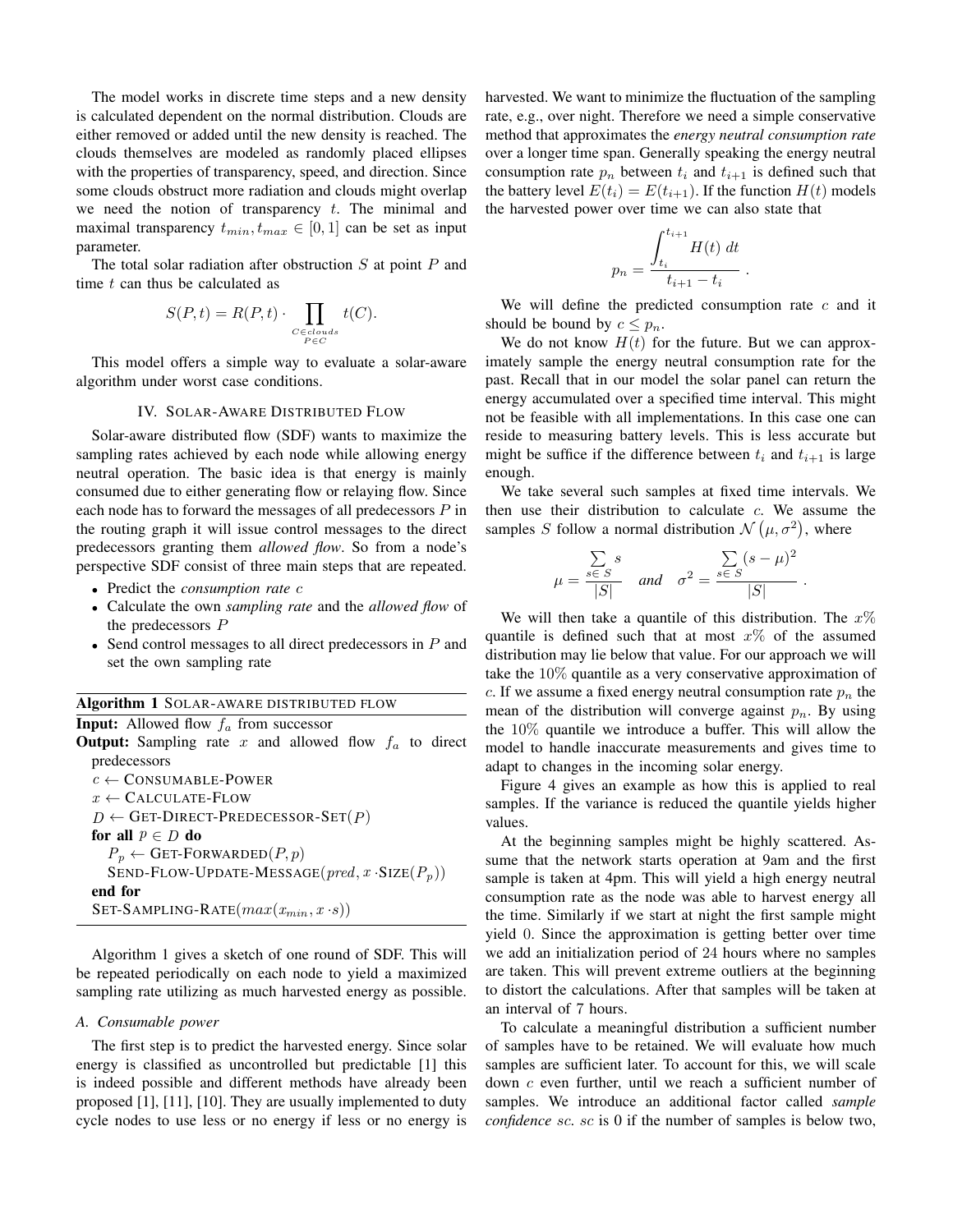

Figure 4. The samples of the energy neutral consumption rate and the distributions assumed from them. The dotted line shows the distributions' 10% quantile.

1 if the number of samples is sufficient and scales linear in between.

We return  $c = sc * c$  as the predicted consumption rate. It is simple to calculate, while giving a good approximation and leaving buffer for sudden changes in solar radiation.

## *B. Calculate flow*

If  $c$  is known, the node can calculate the sampling rate for itself, and the allowed flow for the predecessors. The first step is to determine the routing graph predecessors.

If a message is sent from node  $n$  to the basestation  $b$  it contains both  $n$  and  $b$ . Let  $x$  be a node on the path from  $n$  to  $b$  and  $p$  be the direct predecessor of  $x$  on that path.  $x$ can now store that  $n$  is a predecessor that is routed through  $p$ . Following this procedure each node can save a map containing all predecessors and the corresponding direct predecessor. Figure 5 gives an example of how the resulting map looks like. Since this map might change due to weak mobility each entry is timestamped. Since we have a periodic flow of messages updates propagate quickly.



Figure 5. An example of the predecessor map of node  $n$  in a network of seven nodes

We can now easily determine the direct predecessors and the total number of predecessors  $|P|$ . There are essentially two different things, that  $c$  may be utilized for. The node may either choose to sense its environment, producing samples itself and sending them to base station. Or it allows its predecessors to increase the amount of data sent. Both choices use a certain amount of energy.

Any amount of flow  $x$  the node chooses to use for its own samples requires  $x \cdot (P_{sense} + P_{tx})$ . Any amount it allocates to any predecessor requires  $x \cdot (P_{rx} + P_{tx})$ . Here  $P_{sense}$ ,  $P_{tx}$ and  $P_{rx}$  are the power needed to sense, transmit or receive a given data rate  $r$  respectively. They are given by the hardware, e.g. for the CC2420 radio used in the MicaZ [27] mote  $P_{rx}$  = 62mW and  $P_{tx} = 57.42mW(0dBm)$  [28] at a data rate  $r =$ 250kbps.

So basically each node with  $|P| = n$  has to solve

$$
\left(\sum_{i=0}^{n-1} x_i \cdot (P_{rx} + P_{tx})\right) + x_n \cdot (P_{sense} + P_{tx}) = c
$$

and allocating flow  $x_i$  to predecessor  $p_i$  for  $i \in \{0, \ldots, n-1\}$ and flow  $x_n$  to itself. In SDF each predecessors is treated equally leading to

$$
n \cdot x \cdot (P_{rx} + P_{tx}) + x \cdot (P_{sense} + P_{tx}) = c.
$$

Solving this for the flow  $x$  leads to

$$
x = \frac{c}{n \cdot (P_{rx} + P_{tx}) + (P_{sense} + P_{tx})}.
$$

But the flow is not only bound by the available power but also by the successor. If  $f_a$  denotes the allowed flow from the successor  $(f_a = \infty$  if  $s = b$ ) and  $(n + 1) * x > f_a$  we set  $x=\frac{f_a}{n+1}.$ 

As result  $x$  gives both the own sampling rate and the allowed flow for each predecessor in P.

#### *C. Control messages*

Each node  $n$  sends regular control messages to the direct predecessor that contain the allowed flow  $f_a$ . For a predecessor  $p f_a = x * |P_p|$  where  $P_p$  is the set of all predecessors routed through  $p$  and  $p$  itself.  $n$  will set its own sampling rate to  $\max(x_{min}, x * s)$ . Here  $x_{min}$  is the minimum sampling rate that is used during the initialization or if not enough energy can be harvested to guarantee a minimal service level.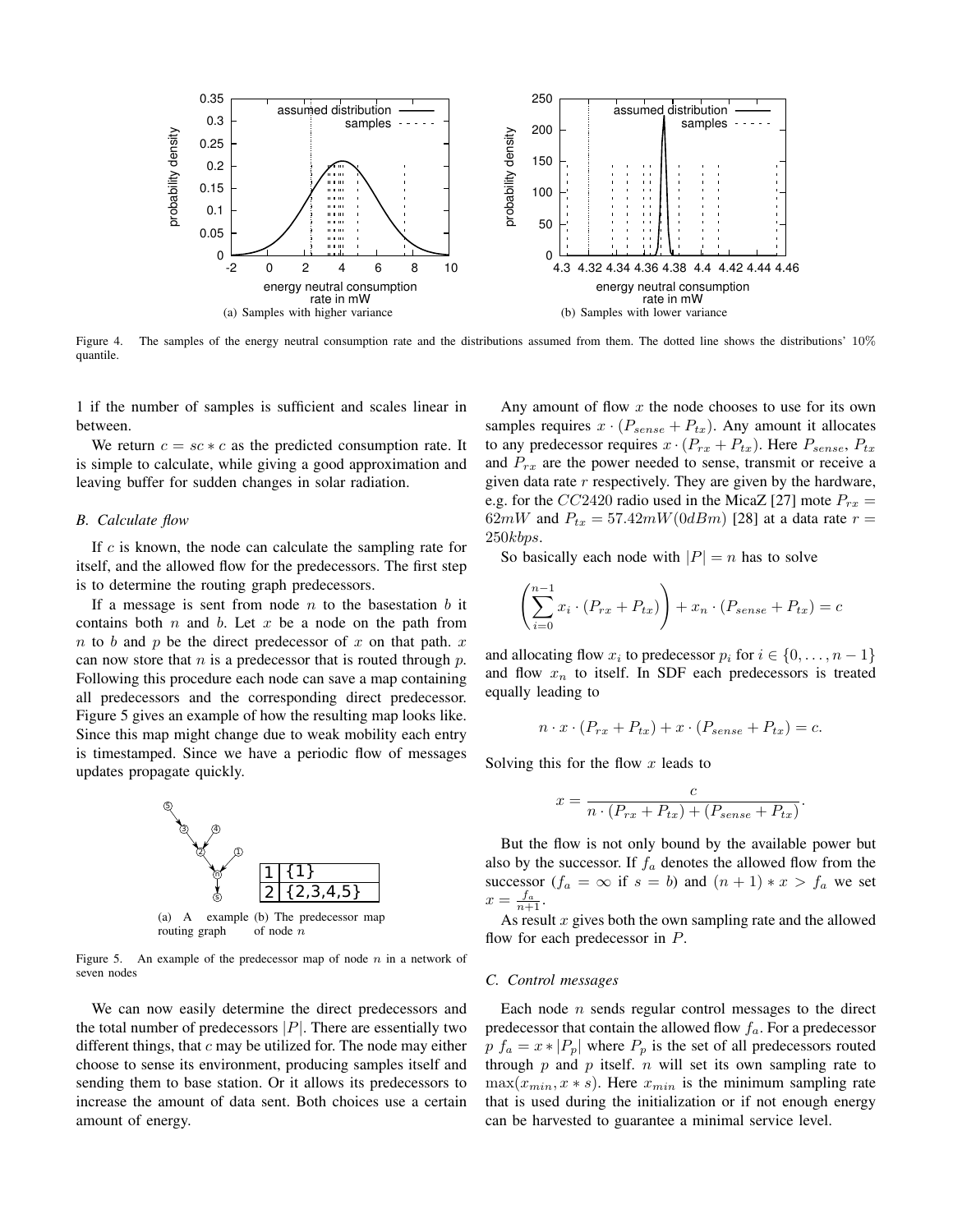#### V. DISCUSSION

This section will discuss the update propagation and performance implications of the SDF protocol. For the update propagation we focus on worst case analysis. The performance is shown to decrease with the hop distance to the basestation.

## *A. Update propagation*

Each node starts with no allowed flow and is using the minimum sampling rate. If a node is  $d$  hops away from the basestation it will take  $d-1$  hops until it receives an update issued by a node directly attached to the basestation. In the worst case  $d$  might be  $n$  if  $n$  is the number of nodes. This happens if all nodes are lined up, such that they are only connected to one successor and predecessor. So in worst case it takes n−1 rounds until each node has received one update. If the nodes are randomly placed on a quadratic field, what we get on average is a control tree. Here updates propagate in  $\log n$  time.

Lets revisit the worst case example illustrated in Figure 3. In the first case a internal node becomes a leaf node (cmp. Fig. 3(a)). Now the possible sampling rate is much higher since no energy is needed to relay messages. The predecessor map is updated if no more messages are received. Therefore it takes one round of SDF for the node to adjust it sampling rate. One round where there was less energy consumed than possible.

The second case is a leaf node that becomes an internal node (cmp. Fig.  $3(b)$ ). In the worst case it was a leaf node l directly attached to the base station and is now connecting all remaining  $n - 1$  nodes to the base station. Let us assume that the allowed flow for the remaining nodes is much higher than l can handle. *l* also uses all its power for sampling the sensors. So *l* is using more energy than the energy neutral consumption rate. Again it takes one round until  $n$  has knowledge of all predecessor and can adjust the own sampling rate accordingly. We have already established that in the worst case it now takes  $n - 1$  rounds for this update to propagate to all the attached nodes. It takes a total of  $n$  rounds until the node is again working with the energy neutral consumption rate. But at each round another node will receive the message and reduce its sampling rate. So the total power needed to relay the messages will converge to the energy neutral consumption rate. We take an update interval of 30 minutes for SDF. This means an update can propagate 48 hops in 24 hours. We will leave it to the reader to assess if a sensor network should route messages over more than 48 hops. But with SDF we only consider maximizing the sampling rate not optimizing the routing graph, so it might indeed become a problem. Adjusting the update interval accordingly to balance between update propagation and control overhead.

#### *B. Performance*

Longer paths lead to a higher delay in update propagation. But longer paths also lead to a lower *minimal sampling rate*. The minimal sampling rate is the lowest sampling rate achieved by any node during the operation of the network. Let us assume a network where each node, that is more than one hop away from the basestation, is not bound by its consumption rate. It is instead bound by the allowed flow granted by the successor. And let us also assume that there is only one node  $n$  directly attached to the basestation. Then the whole network will use the same sampling rate  $r$ , which is bound by the consumption rate of  $n$ . Now consider the same example but we now assume that there is one node  $n_i \neq n$  that is bound by the own consumption rate.  $n_i$  will now calculate a flow  $x < r$ . So  $n_i$  and all predecessors of  $n_i$  will have a sampling rate  $r_i \leq x < r$ . From here on it is trivial to proof that there exists a leaf node l with sampling rate  $r_l$ and  $r_l \leq r \forall r \in R$ . R is the set of all sampling rates in the network. The main idea of a proof is based on the fact that the own sampling rate is either bound by the allowed flow of the successor or by the own consumption rate in which case it is either equal or lower than the sampling rate of the successor.

On a similar note it can be shown that there exists a node  $n$ , directly connected to the basestation, with sampling rate  $r_n$ with  $r_n \geq \forall r \in R$ . Again the idea is that nodes are bound by their successor or the consumption rate. Since nodes attached to the base station are not bound by their successor, but all their predecessors are bound by them, this result is obvious.

#### VI. EVALUATION

We evaluate our approach using the SIDnet-SWANS simulator [29]. SIDnet-SWANS is a fast event-based simulator for wireless sensor network based on Jist-SWANS [30].

We will use the theoretic optimum introduced by Kansal et al. [1] as the baseline. The baseline can only be calculated at the end of the simulation when all the relevant information is available. It calculates a multi path flow that can be sustained with knowledge of the energy neutral consumption rate. This represents the optimum, which is only possible to reach with global knowledge and a very good performance benchmark for SDF.

First we will describe the simulation setup. Then we will look at the initialization and the performance of SDF. The last step is to evaluate the overhead introduced by SDF.

#### *A. Simulation setup*

Unless otherwise noted the simulations are configured as follows. Each simulation will run for 480 hours starting on January 1<sup>st</sup> at 12:00 am. It is set at a latitude of  $50°N$  with a mean cloud density of 0.6 and a cloud density variance of 0.3. This will roughly correspond to the solar radiation in Darmstadt, Germany. The effects of the cloud density will be evaluated later.

There are 30 nodes randomly positioned on a square field with a side length of 3, 500 feet. The solar panels have an area of  $A = 9cm^2$  and an efficiency  $e = 0.2$ . They operate with a minimum sampling rate of  $2.96 \frac{bit}{s}$ . Samples for the consumption rate are taken every 7 hours and 30 samples are retained. The 10% quantile is chosen and the sample confidence is set to 0.5.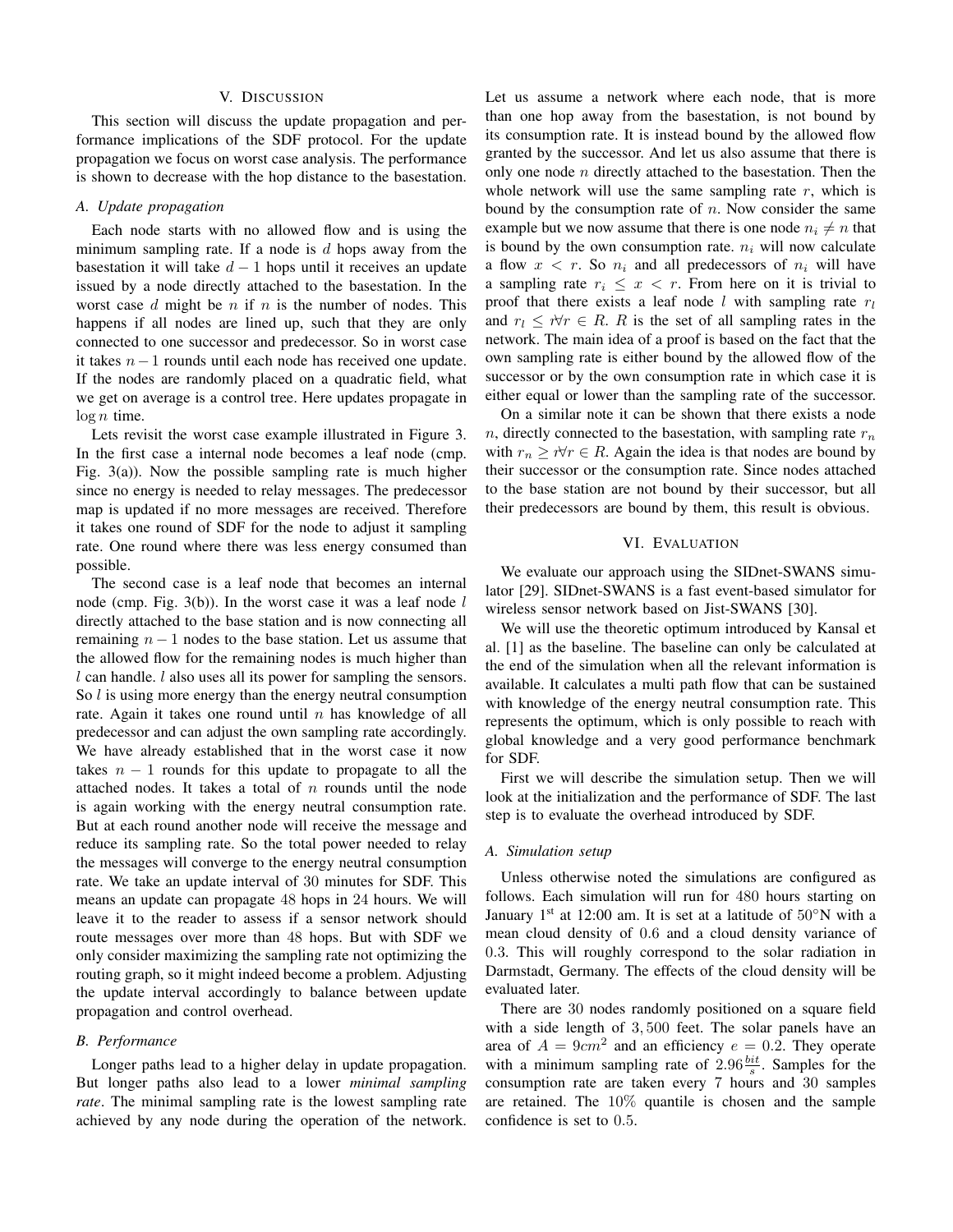We use the simple geographic greedy routing algorithm implemented in SIDnet-SWANS. It is similar to GPRS [24], without route recovery. Update messages are sent every 30 minutes.

Each configuration is run 20 times with different random seeds.

#### *B. Initialization Phase*

During the initialization all nodes start off using the minimum sampling rate. As the number of samples increases the consumption rate can be approximated better. We evaluate first how much samples have to be retained.



Figure 6. The ratio of the maximal calculated consumption rate to the energy neutral consumption rate for different numbers of retained samples.

Figure 6 illustrates the impact of changing the number of samples retained. We compare the calculated maximal consumption rate to the energy neutral consumption rate. If we retain too many samples the consumption rate will converge slower. This makes it harder for a node to react to changes in solar radiation. If we retain too few samples the consumable power might get higher than the energy neutral consumption rate. If we retain 30 samples we get a good balance between convergence time and quality of approximation. We can also note that after the transient phase is over, the predicition SDF uses is well over 90% of the possible energy neutral consumption rate. This indicates a good performance of the prediction while leaving some buffer for sudden changes in environmental conditions.

## *C. Performance Evaluation*

The most important benchmark for SDF is the sustained sampling rate. As noted before we will compare SDF to the baseline in [1]. We already stated that the baseline assumes a homogeneous sampling rates. This implies that the sampling rate is bound by the weakest node in the network. We measure the sampling rates for SDF and the baseline at the end of the simulation time after 480 hours. For SDF we obtain the minimal, maximal and average sampling rate achieved in the network. For a fair comparison the minimal sampling rate is evaluated against the baseline as it gives the performance of the weakest node. We also show the average and maximal sampling rates as they illustrate the advantage of allowing heterogeneous sampling rate.

We keep the deployment area fixed. Thus by changing the number of nodes we will change the node density. We do abstract from the routing algorithm. But in general increasing the node density will lead to longer average paths. As stated in the discussion this implies a possible decrease in the minimal sampling rate obtainable.

Indeed the aforementioned effect is exhibited in Figure 7(a). Increasing the node density has almost no effect on the baseline while the minimal sampling rate for SDF drops from 34bps to 30bps. The baseline performs better due to the global knowledge on all possible connections between nodes. Figure 7 presents the relative performance of the minimal, average and maximal sampling rate to the baseline. SDF is capable of sustaining over 80% of the baseline performance. It is important to note that while the minimal sampling rate drops the maximal sampling rate increases. Since we increase the node density the number of nodes directly attached to the basestation increases. Both effects, longer average path length and more nodes directly attached to the basestation, lead to the divergence between minimal and maximal sampling rate. On average the sampling rate achieved by SDF stays almost constant.

Increasing the cloud density leads to a drop in the average consumption rate. Thus it must lead to a decrease in all sampling rates. As energy gets scarce the performance becomes crucial. The baseline gives a theoretical optimum. SDF should converge against the baseline as cloud density increases.

Figure 8 illustrates the variation in cloud density. In relation to the baseline the sampling rates achieved with SDF are slightly increasing (cmp. Fig.8(b)). With a mean cloud density of 1.0 we achieve over 85% of the baseline performance for the minimal sampling rate.

#### *D. Control Message Overhead*

SDF introduces control messages. Each node sends one message to each direct predecessor per round. Leaf nodes send no messages. If  $n$  is the total number of nodes in the network and m the number of messages sent each round we note that  $m < n$ .

The goal of SDF is to maximize the load in the network. So introducing additional load is acceptable if it is small compared to the performance gained. We evaluate both the message and bit ratio to the total number of messages and bit send. The bit ratio is important since compared to messages containing sensor data, control messages are small.

The worst case for both ratios is the initialization phase. Each node samples at the minimal sampling rate. The amount of data is small. Since the control overhead is fixed this marks the worst case.

Obviously the overall shape of the message and bit ratios are similar (cmp. Fig. 9). We observe that during the 24 hours of initialization nothing really happens. The message ratio is around 35% with a peak of 43%. So even though all nodes sense at the minimum sampling rate less than 50% are control messages. We also observe the spikes every 30 minutes when control messages are sent. For the bit ratio, even though the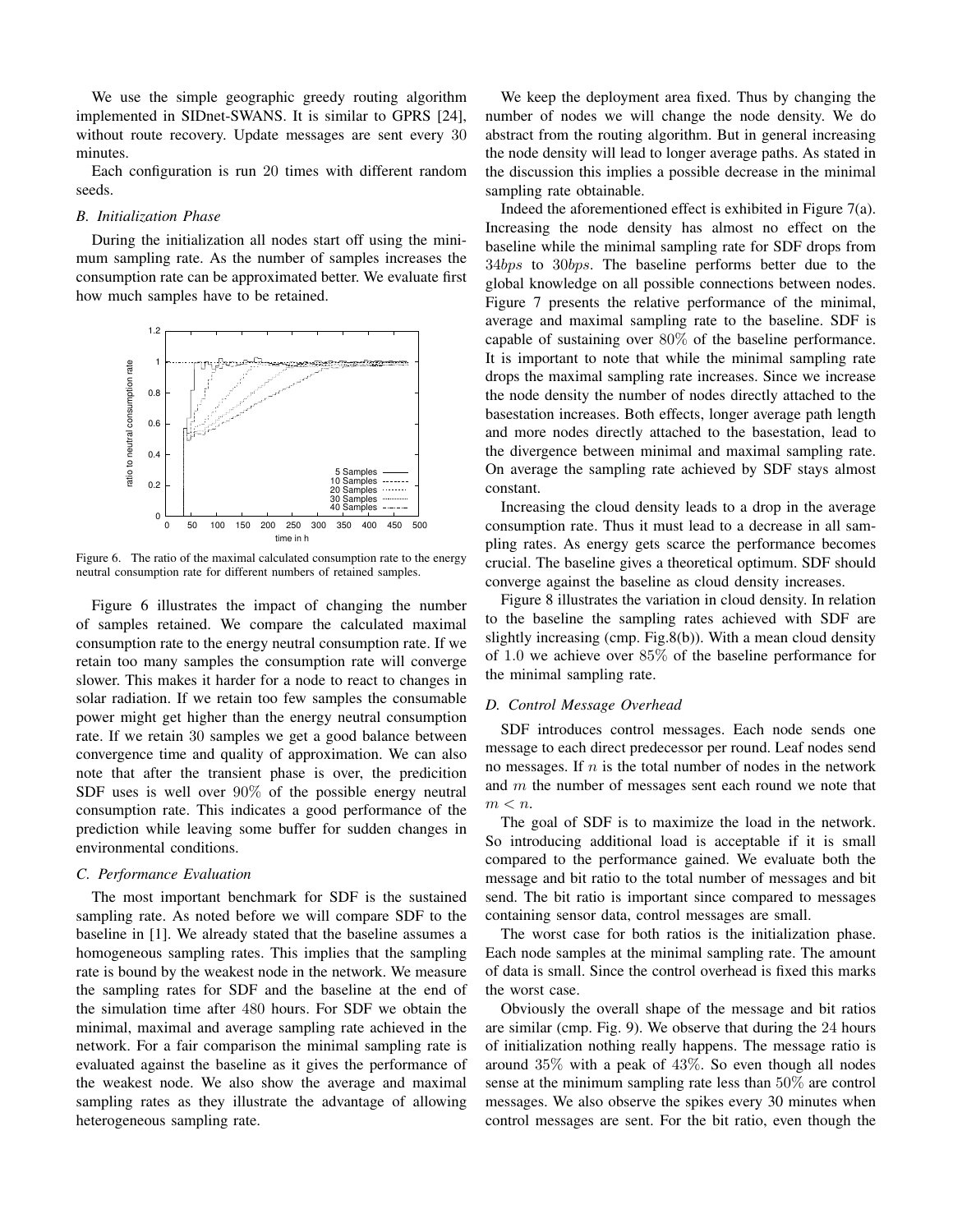

(a) The minimal sampling rates achieved after 480 hours compared with (b) The ratios of the average, minimal and maximal sampling rates in the optimal sampling rates relation to the optimal sampling rate

Figure 7. The impact of the node density on the average, minimal and maximal sampling rates



(a) The minimal sampling rate achieved after 480 hours compared with (b) The ratio of the average, minimal and maximal sampling rate in the optimal sampling rate relation to the optimal sampling rate





Figure 9. The overhead caused by control messages relative to the total number of messages

shape is similar, the peaks are around 3.5% of the total bits send in the network. As soon as the initialization phase is over both ratios drop rapidly. The message ratio drops to 4% and the bit ratio becomes negligible at 0.3%. This is all not taking possible enhancements into account. We are now sending control messages even if nothing has changed. While